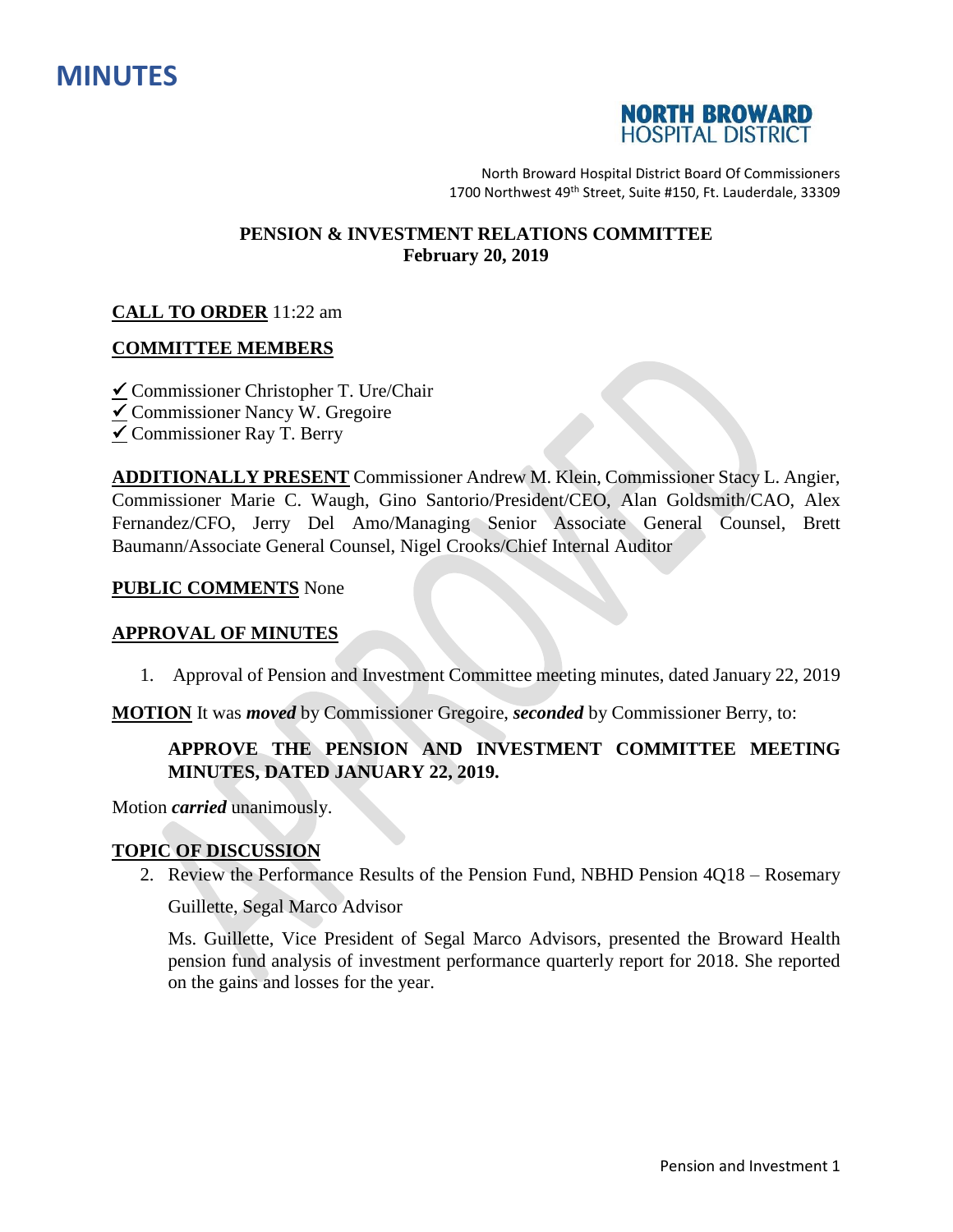# **MINUTES**



North Broward Hospital District Board Of Commissioners 1700 Northwest 49<sup>th</sup> Street, Suite #150, Ft. Lauderdale, 33309

Ms. Guillette concluded her report with (3) recommendations that were given verbally. In addition, the recommendations were emailed the recommendation to the Board Liaison to keep on record.

## **Unrestricted Fund**

Reduce the following managers: SSgA reduced by \$15M BMO reduced by \$10M Brown reduced by \$10M Fisher SMID reduced by \$10M Westfield reduced by \$10M

Increased managers: Baird increased by \$35M Loomis increased by \$10M Blackrock increased by \$10M

#### **Pension Fund (restricted)**

Reduce the following managers: SSgA reduced by \$4M Fisher SMID reduced by \$3M Westfield reduced by \$3M

Increased managers: Baird increased by \$5M Loomis increased by \$2.5M Blackrock increased by \$2.5M

**MOTION** It was *moved* by Commissioner Gregoire, *seconded* by Commissioner Berry, that:

**THE PENSION AND INVESTMENT COMMITTEE ACCEPT THE RECOMMENDATION OF SEGAL MARCO ADVISORS FOR THE UNRESTRICTED FUNDS REDUCING THE MANAGERS AS FOLLOWS; SSGA REDUCED BY \$15M, BMO REDUCED BY \$10M, BROWN REDUCED BY \$10M, FISHER SMID REDUCED BY \$10M, WESTFIELD REDUCED BY \$10M AND INCREASING MANAGERS; BAIRD INCREASED BY \$35M, LOOMIS INCREASED BY \$10M, BLACKROCK INCREASED BY \$10M.**

Motion *carried* unanimously.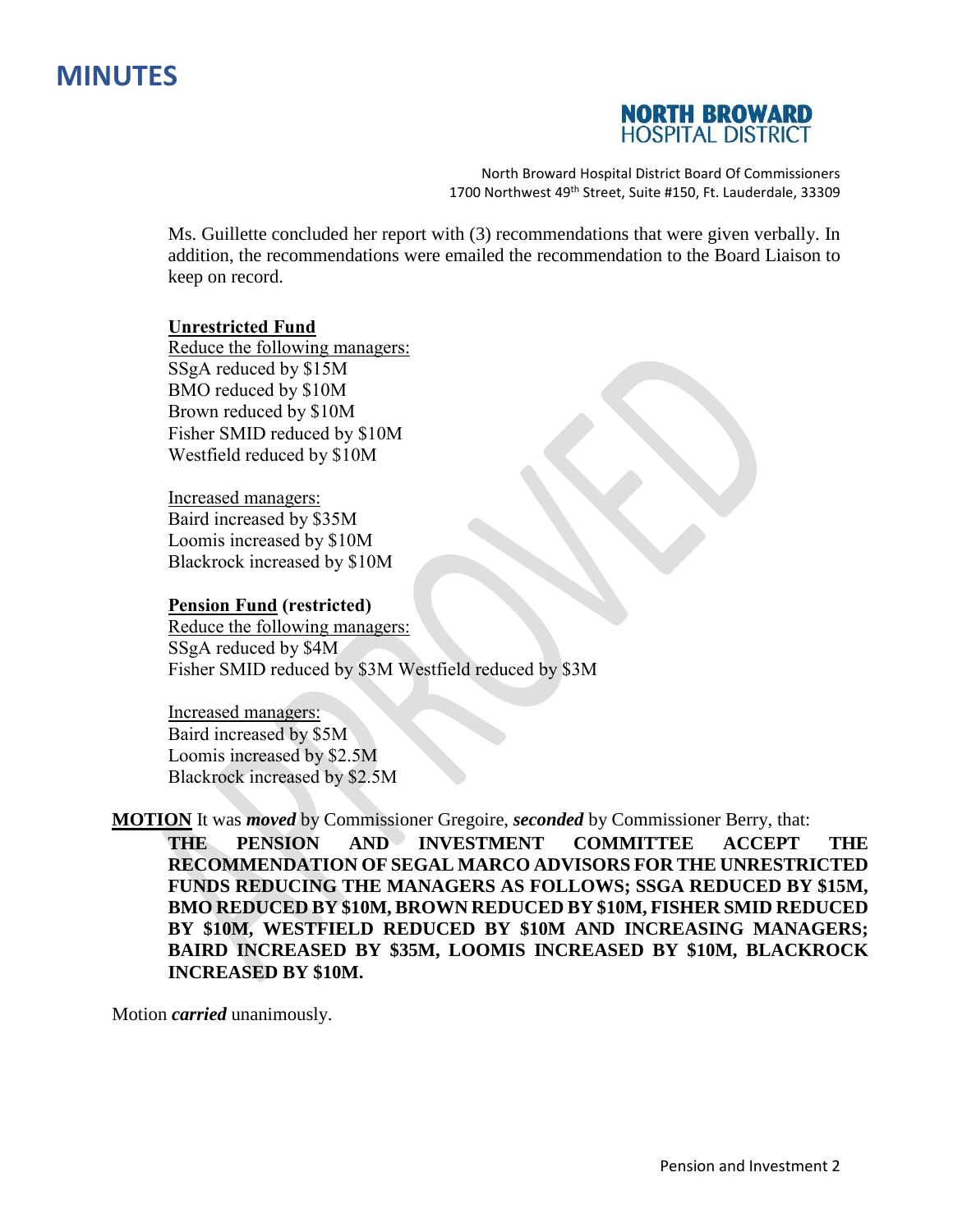



North Broward Hospital District Board Of Commissioners 1700 Northwest 49<sup>th</sup> Street, Suite #150, Ft. Lauderdale, 33309

**MOTION** It was *moved* by Commissioner Gregoire, *seconded* by Commissioner Berry, that:

**THAT PENSION AND INVESTMENT COMMITTEE ACCEPT THE RECOMMENDATION OF SEGAL MARCO ADVISORS FOR REBALANCING THE PENSION PLAN REDUCING THE MANAERS AS FOLLOWS; SSGA REDUCED BY \$4M, FISHER SMID REDUCED BY \$3M, WESTFIELD REDUCED BY \$3M AND INCREASING THE MANAGERS; BAIRD INCREASED BY \$5M, LOOMIS INCREASED BY \$2.5M AND BLACKROCK INCREASED BY \$2.5M.**

Motion *carried* unanimously.

Ms. Guillette provided a third and final recommendation to terminate the Fisher International Fund on the emerging market portion of the portfolio.

**MOTION** It was *moved* by Commissioner Berry, *seconded* by Commissioner Gregoire, that:

**THE PENSION AND INVESTMENT COMMITTEE RECOMMEND TO THE BOARD OF COMMISSIONERS OF THE NORTH BROWARD HOSPITAL DISTRICT TO ACCEPT THE RECOMMENDATION OF SEGAL MARCH ADVISORS TO TERMINATE THE EMERGING MARKETS ALLOCATION TO FISHER INVESTMENTS IN BOTH THE UNRESTRICTED FUND AND PENSION FUND REALLOCATING THE FUNDS TO A DEDICATED EMERGING MARKET MANAGER, J.P. MORGAN.**

Motion *carried* unanimously.

3. Alternative investment strategy, Broward Health presentation – Chris Lagan, Congress Assets

Mr. Chris Lagan and Ms. Martine Elie from Congress Assets Management presented the Private Equity portion of the quarterly report.

**MOTION** It was *moved* by Commissioner Gregoire, *seconded* by Commissioner Berry, that:

**THE PENSION AND INVESTMENT COMMITTEE ACCEPT CONGRESS ASSETS MANAGEMENT'S RECOMMENDATION TO COMMIT \$25 MILLION IN NEW CAPITAL FOR THE UNRESTRICTED FUND AND \$20 MILLION IN NEW CAPITAL TO THE PENSION PLAN, FOR 2019 VINTAGE PRIVATE EQUITY FUNDS.**